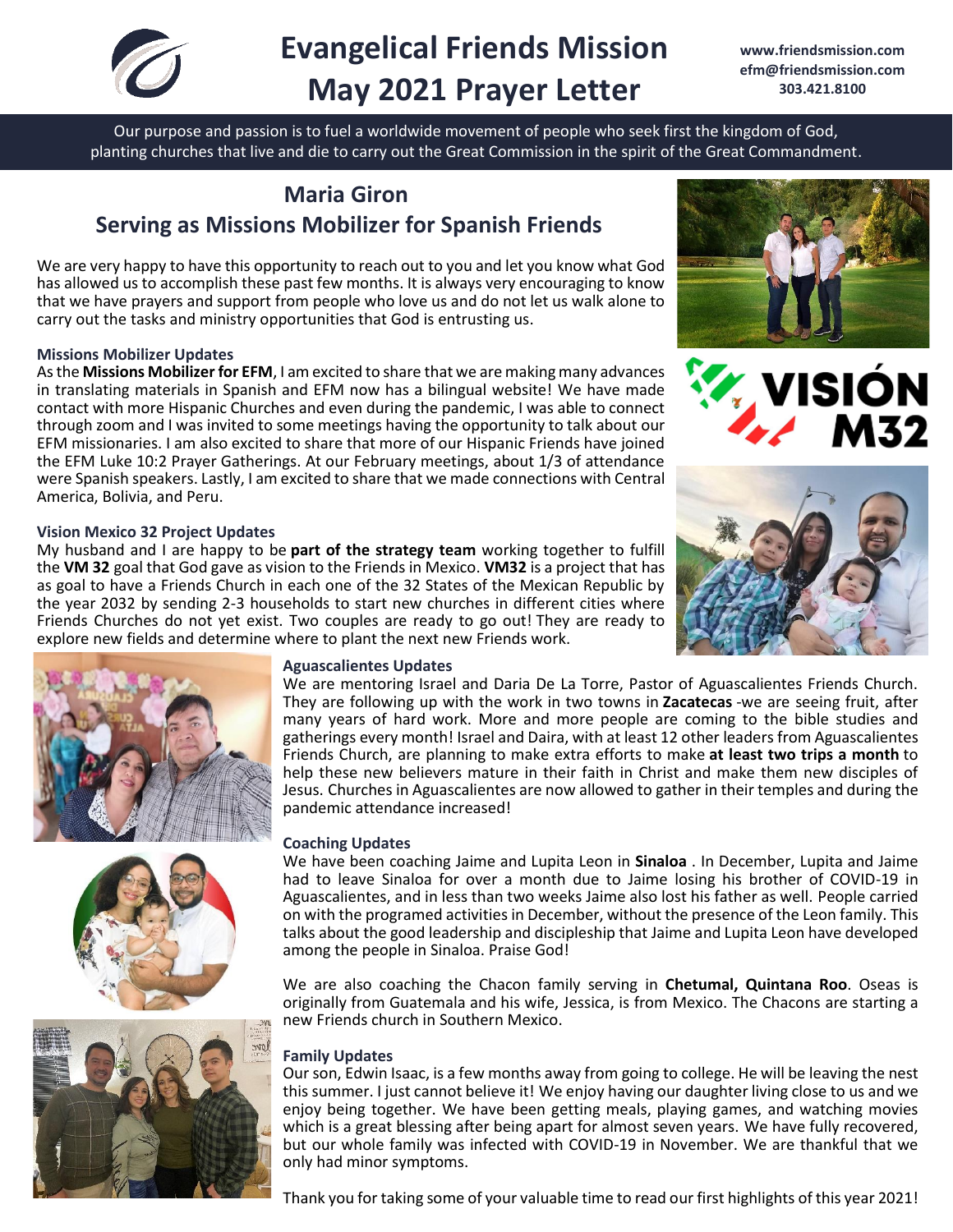# **From the EFM Office**

*Praise God…*

- For the progress that is being made on EFM's Five-Year Goal. See the next section of this prayer letter for more details.
- For the ways in which he is preparing Friends in North America as well as in other parts of the world to send more missionaries and launch new fields.

#### *Please Pray...*

- For the EFM Board as it meets at Quaker Ridge in Colorado on May 27 and 28. See the next section of this prayer letter for other things that are happening that week at Quaker Ridge.
- For the search for a new Executive Director for EFM and for Dan Cammack and Matt Macy as they get ready to move into new roles with EFM. Dan and Matt remain in their current roles of Executive and Associate Directors until the new E.D. is hired and able to start work.
- For Krista Alvarez, our Communications Assistant, as she gives birth and takes maternity leave.

# **EFM Five-Year Goal:**

#### *To send 10 new missionary households from North America to launch 5 new fields in the next 5 years. Praise God…*

- For the two Luke 10 Think Tanks that took place in April. One was hosted by Evangelical Friends Church-Mid America Yearly Meeting on April 10 in Wichita, Kansas. The other was hosted by Evangelical Friends Church-Eastern Region in Canton, Ohio, on April 27. Representatives from Indiana Yearly Meeting participated in this one. Church leaders, people with missions experience, and some who are considering serving as missionaries gathered in both think tanks to help discern areas of the world to explore for the launching of new mission fields. Their recommendations will be considered at the national Luke 10 Think Tank on May 27.
- For the 70 plus people we are aware of who are open to the possibility that God may be calling them to be missionaries and for the steps he is helping us to take to help them in their discernment process (a retreat, a short-term trip to a mission field, a cohort, mentoring, etc.).

#### *Please Pray...*

- For the Lord of the harvest to send more workers into the harvest fields.
- For the Luke 10 Think Tank that Rocky Mountain Yearly Meeting will host in Denver, Colorado, on Saturday, May 8.
- For the Future Missionary Retreat that will take place on May 25-27 at Quaker Ridge, Colorado. Brad and Chelsea Carpenter are organizing and leading this retreat. We are expecting a good number of Friends who are exploring God's call on their lives in regards to missions and also mentors with missionary experience.
- For the national Luke 10 Think Tank that will take place Thursday morning, May 27, at Quaker Ridge. Representatives from the four regional think tanks will be there along with participants in the Future Missionary Retreat and the EFM Board. The recommendations from the regional think tanks will be presented and at least 10 areas of the world selected for exploration through Luke 10 Trips.
- **SPECIAL ANNOUNCEMENT:** Join us on the 2nd Thursday of each month from 10-11 AM PST for our Luke 10:2 Gathering via Zoom in support of EFM's Five-Year Goal. If you would like to participate in this gathering you can sign up for it at https://friendsmission.com/prayer-gathering. You will https://friendsmission.com/prayer-gathering. receive some prayer points and the link for the gathering a few days before the event.

# **From The Gautam Family Serving in India**

#### *Praise God...*

- For a new program for women to learn candle making and earn a livelihood from home.
- For new members testifying their faith in public.

# *Please Pray...*

• For our ministry in Bihar as COVID-19 cases grow and we face lockdown again.

#### **From Voicu and Ana Marian Serving in Romania** *Praise God...*

- Thank you for your prayers and expressions of love at the death of Ana's brother in Romania. Though he had health issues, his sudden death in the hospital was a shock.
- Being able to meet in small home groups before Easter (May 2nd), in spite of local quarantine; we praise the Lord that our young students are hungry for the truth; we are grateful for God's protection all around.
- New airline tickets to the US for June 2nd, hoping for no more changes.

#### *Please Pray...*

- The true message of the gospel to be heard and received by every seeker during this resurrection season; many people rely mostly on old traditions and religiosity.
- Many youth who committed to follow Christ in years past to be revived, to have courage to confess Jesus in a generally hostile society.
- Wisdom in serving, and ability to tackle some health issues, as we prepare to get ready for a three month absence.

#### **From Roy and Jinky Twaddell Serving in the Philippines** *Praise God...*

- We are thankful to be able to continue to serve the works in Tagnipa and Dawo. We have been able to send them needed children's Sunday school material in Tagalog.
- With the help of Ptra Ann Dasa from Friends Lighthouse Evangelical Church, we have been able to use the Christmas brochure children's craft project funds to all of our current ministry outreach sites (eight in total). Project funds will be used in coordination with these eight church's VBS programs in May and June.
- The livelihood projects continue to do well in supporting the ongoing needs of the families and churches where projects exist.

#### *Please Pray...*

- One of our Pastors is having a difficult time with a local NPA group (communist). Because of security we cannot name the pastor or the location. Please pray. We pray it is resolved before this is even sent out. *UPDATE:* We praise God that this situation was resolved in a very friendly manner.
- COVID-19 is still on the rise here and a vaccine is not readily available. One of our pastors in has contracted COVID-19. So far he is doing well, but the longer the delays in getting vaccinated the more likely CVOID-19 will continue to spread. This is true for many Asian countries as well.

#### **From Abe and Diane Bible Serving in Ukraine**

#### *Praise God...*

- Diane's eye is healing! She does not have full vision yet, but eyesight is improving. She is basically back to full work on computer etc., and enjoying once again being able to exercise, do normal household tasks and move on with life!
- We had to delay the workshops in April because of an upsurge in COVID-19, but, we can praise the Lord that he continues his work and lets us participate in different ways.

#### *Please Pray...*

- For a new project to get all of our training resources up on a website this summer. The majority of these materials are geared to evangelism, church planting and prayer. Abe is working on organization of materials, Diane on editing, and several other team members are involved in this. We want to bless as many people as possible! These will be on websites in Ukrainian and Russian.
- Workshops have been rescheduled for mid-May. Pray that people would be able to meet to be encouraged, to continue learning, and to share what God has been doing in their lives and communities.